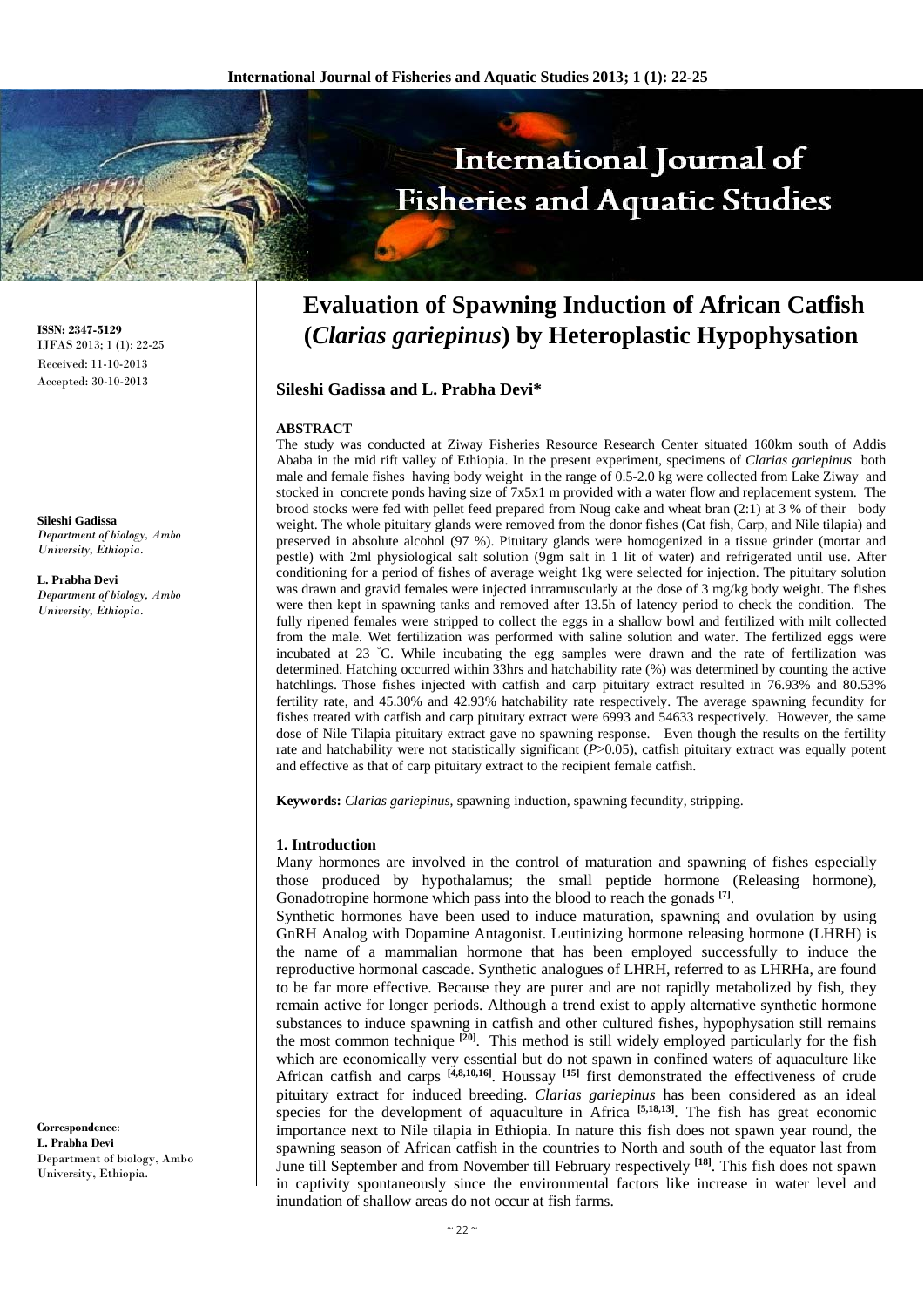Several researchers have shown that pituitary hypophysation is effective in inducing the spawning of *Clarias gariepinus.* In Ethiopia there is a big research gap in good quality seed production by using induced breeding techniques for acceleration of aquaculture development. Collection of seeds of this species from the natural environment for culture practices is very difficult due to the photophobic behavior **[16]**. Moreover in the natural habitat *Claris gariepinus* do not spawn year round and hence fry production is required for regular supply to the farmers. In order to achieve production of healthy, uniform size fish seeds for stocking, induced breeding methods are followed in conjunctions with many environmental cues and physiological state of the fish. The present study was carried out mainly to evaluate the efficacy of heteroplastic hypophysation in the maturation of ovary, spawning, fertilization, hatching rate and viability of larvae of *Clarias gariepinus.* 

#### **2. Materials and Methods**

The study was conducted at Ziway Fisheries Resource Research Center (ZFRRC), Oromia Regional state, Ethiopia center during 2011December to February 2012.The site is situated in the mid Ethiopian rift valley at 7.919°N and 37.727°E at an elevation of 1638 m.a.s.l. By virtue of its location, the center is characterized by warm climate with annual mean temperature of  $27$  °C and precipitation of 688 mm. The brood fishes *used* for the experiment were collected from Lake Ziway. Matured females and males ranging from 0.5-2 kg were collected and stocked in concrete ponds having size of 7x5x1 m provided with a water flow and replacement system. The Brood stocks were fed with pellet feed prepared from Noug cake and wheat bran (2:1) at the rate of 3 % of their body weight for a period of one and half months for conditioning as well as to check their maturity level.

The choice of brood fish for hypophysation was based on morphological structures. Ripe females were easily identified by their distended round soft abdomen, reddish vent and appearance of few eggs upon slight pressure on the abdomen. Males were not injected with pituitary extract since viable sperm are obtained from their excised testes without any hormonal treatment. The well matured and properly selected recipient fish were weighed before injection and prior to stripping for determination of egg yield.

Pituitary glands of catfish, common carp and Nile tilapia have been removed and preserved in absolute alcohol (97%) in refrigerator **[1]**. The pituitary extracts were prepared with 2ml physiological salt solution ( 9gm salt in 1 lit of water).The pituitary solution was drawn in to a hypodermic syringe ( 5 ml volume) and injected intramuscularly into gravid females at the dose of 3 mg/kg body weight. Hypophysation stimulates vigorous activity and aggressive behavior and the injected females were placed individually in holding tanks to prevent them injuring one another or jumping out of the containers. When the estimated latency time (13.5 h) has elapsed, the female was examined to check the condition of the ova. The matured and conditioned gravid females were stripped to collect the ova into plastic bowls. Before stripping the females, the required number of males were sacrificed to remove the testes. The milt samples collected from the donor males was poured into each subsample of eggs. Wet fertilization was performed by adding 5ml saline water followed by sufficient amount of chlorine free water **[21]**. The water and egg mass were mixed gently with a feather for 5 minutes. The fertilized eggs were incubated at an average temperature of 23°C in plastic incubation trays supplied with a continuous slow flow of water. After a certain period of incubation

before hatching sub samples of eggs (1gm) kept on separate bowls were examined to assess the fertility rate (%) and hatchability rate (%) as determined from counting the number of active larvae.

The experiment was based on a completely randomized design (CRD) consisting of three treatments and four replications. The treatments were the pituitary donors such as: *Clarias gariepinus, Oreochromis niloticus, and Cyprinus carpio;* whereas the replicates were the recipient four gravid female catfish under each treatment groups. Therefore, a total of twelve gravid female brood stocks of approximately equal size were selected as experimental fish.

Prior to hatching, three sample plots were determined on the screen, and the number of fertilized and unfertilized eggs was counted physically for each fish. The fertilized eggs were green, transparent and flattened whereas the unfertilized ones were whitish in color and thick. The FR% was computed based on the formula **[12]**.

$$
FR\% = \underline{No. of fertilized eggs} \times 100
$$
  
Total No. of ova collected

The hatchability rate was calculated based on the formula<sup>[17]</sup>

$$
HR\% = \frac{Number of hatched eggs \times 100}{Total No. of eggs incubated}
$$

Data obtained from the experiment work were statistically analyzed by using SAS 9(SAS Institute, 2002) statistical package to produce descriptive information.

The data were pooled for each treatment and compared by two sample t-test analysis to determine the significance difference (P= 0.05).

#### **3. Results**

The spawning fecundity of *C. gariepinus* injected with catfish pituitary extract varied from 49575 to 96120. The mean fecundity was (69939). The fecundity of those injected with carp pituitary extract was maximum 54568 (Table 1) and there was not much variation between the replica and hence. Those fishes induced with carp pituitary extract showed mean egg yield as 54633. Recipient fish induced with *O. niloticus* pituitary extract in the third treatment group, no egg yield was observed since there was no spawning.

**Table 1:** Spawning fecundity (Eggs/ female)

| <b>Replication</b> | T1    | T2    | T3 |
|--------------------|-------|-------|----|
|                    | 49575 | 59280 |    |
|                    | 96120 | 51135 |    |
|                    | 68060 | 53550 |    |
|                    | 66000 | 54568 |    |
| Average            | 69939 | 54633 |    |

T1=catfish, T2=carp, T3=Tilapia,  $P$  ( $> 0.05$ )

The rate of fertilization was higher (80.53%) for carp pituitary extract injected female *C. gariepinus* than with catfish pituitary homogenate (76.93%) (Table 2). The lowest fertility rate (74.1%) was observed for catfish pituitary recipient. The analysis of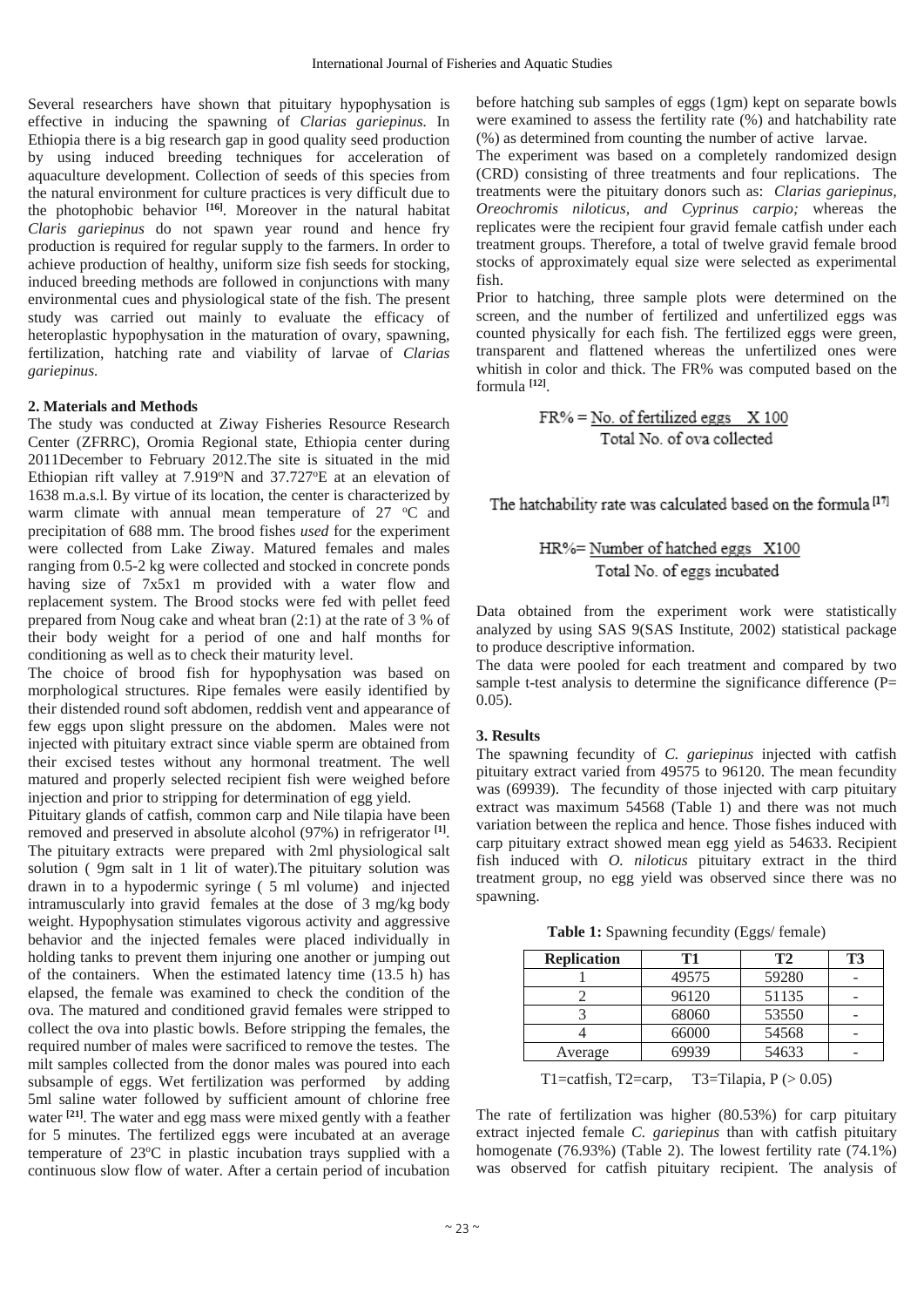variance test of fertilization percentage indicated no significant difference (P>0.05) for both treatment groups.

| <b>Replication</b> | <b>Treatment 1</b> | <b>Treatment2</b> |
|--------------------|--------------------|-------------------|
|                    | 75.6               | 79.9              |
|                    | 74.1               | 83                |
|                    |                    |                   |
|                    |                    | 82.2              |
| Average            | 76.93              | 80.53             |

**Table 2:** Fertilization rate (%)

T1=catfish, T2=carp, T3=Tilapia, P (>0.05)

The highest hatchability value 53.9% was recorded for eggs collected from cat fish pituitary extract recipients. The hatchability rate was comparatively less for carp pituitary recipient eggs.

**Table 3:** Hatchability rate (%)

| <b>Replication</b>                        | T1   | T2     | <b>T3</b> |  |
|-------------------------------------------|------|--------|-----------|--|
|                                           | 43.4 | 49     |           |  |
|                                           | 43.9 | 41.7   |           |  |
|                                           | 53.9 | 42     |           |  |
|                                           | 40.0 | 39     |           |  |
| Average                                   | 45.3 | 42.925 |           |  |
| $TT1 = 1.44$ $T1 = T1$<br>T2. T11. D(AAB) |      |        |           |  |

T1=catfish, T2=carp, T3=Tilapia, P (>0.05)

## **4. Discussion**

Hypophysation of African cat fish has been proved to be the most effective means of spawning induction for the commercial catfish farmers in Africa <sup>[1]</sup>. The successful induction of spawning of *Clarias gariepinus* by using both heteroplastic and homoplastic pituitary extract has been reported earlier **[9]**. A similar successful attempt was made with *C. lazera* (Cuvier and Valenciennes) by administering 3-5mg/kg pituitary gland extract to 500-800gm fish **[14]**. Injection of 10-20mg/kg carp and catfish pituitary extracts showed enhanced breeding response for 500-1000gm catfish which lead to a series of studies for the evaluation of spawning induction in *C. gariepinus* by heteroplastic hypophysation **[2]**.

The present experiment was sought to evaluate induced maturation and spawning performance by heteroplastic hypophysation in the African catfish. In this study the spawners were injected with catfish pituitary homogenate solution yield high number of spawned eggs (69939) than those injected with carp pituitary extract (54633). However, the difference was not statistically significant for the four treatments (P>0.05). In a similar study, using *C. gariepinus* pituitary extract 76, 500 eggs as spawning fecundity was reported earlier **[3, 9]**. The yield of eggs in the present study was comparatively less than the above reports. In the earlier studies they selected hatchery reared and small size (1kg) brood stocks. In the present study the brooders (1 -5kg) were collected from their natural breeding ground. With cat fish pituitary extracts (80%) fertility rate for C*. gariepinus* **[10]** was obtained by induced spawning. However by using carp pituitary extract (at a dose of 3mg/ kg body weight) for induced breeding of *C. batrachus* reported 85% fertility rate **[19]**.

Through homoplastic hypophysation of *C. gariepinus* 80% hatchability rate was recorded **[2]**. The hatching rate was less **[11, 14]** (65%) for *C. lazera* with carp pituitary extract as inducing material. There is considerable variation on the hatchability rates of the two donor species as observed in the present study. It is inferred that hatchability of the incubated eggs not only depends on the potency of the hormones injected but also on the incubation facilities,



temperature as well as other water quality parameters.

**Fig 1: S**pawning fecundity, fertility rate, and hatchability of treatments

Carp and cat fish pituitary extract were successful in the induction of spawning in the matured *C. gariepinus females* whereas O*. niloticus* pituitary extract was not successful. Further, investigations are required to find out the usefulness of tilapia pituitary extract for inducing maturation and spawning in catfish. However, hypophysation of *C. gariepinus* using either carp pituitary or the same species would appear to be the most viable option for the commercial catfish culture in Ethiopia.

#### **5. Conclusion**

Even though the experiment was carried out with limited facility the result is promising and would serve as base line data for further studies.

## **6. Reference**

- 1. Britz PJ. The utility of homoplastic glands for spawning induction of the African catfish *Clarias gariepinus* in commercial aquaculture in Africa. Water S A 1991; 17:257- 267.
- 2. Britz PJ, Hecht T. Artificial propagation and fry production. In: Hecht, Uys TW and Britz PJ (Ed). The Culture of Sharp tooth catfish *Clarias gariepinus* in South Africa. South African National scientific programmes Report No. 153. FRD/CSIR, Pretoria 1988; 36-61.
- 3. Bruton MN. The breeding biology and early development of *C. gariepinus* (Pisces; Claridae) in Lake Siybaya S. Africa, with a review of breeding in species of the sub genus Clarias. Trans Zool Lond 1979; 35:1-45.
- 4. Chaudhri H. Use of hormones in induced spawning of carps. Journal Fish Research Board of Canada 1976; 33:940-947.
- 5. Dekempe P, Micha JC. First guide lines for the culture of *Clarias lazera* in Africa. Aquaculture 1994; 4:227-48.
- 6. Donaldson EM, Hunter GA. Induced final maturation, ovulation and spermiation in cultured fish. In: Hoar WS, Randall DJ, Donaldson EM, (eds) Fish physiology, Part B. Academic Press, New York, 1983, (9):351-403.
- 7. Dupree HK, Huner JV. Third report to the fish farmers (Eds). United States Department of the Interior, Fish and Wild life service, 1984.
- 8. Harvey BJ, Hoar WS. Theory and practice of induced breeding in fish. IDRC - TS 21, Ottawa, Ont, 1979, 48.
- 9. Hecht T. Recent development in aquaculture in South Africa: sharp tooth catfish, *Clarais gariepinus.* In: Hecht T, Bruton